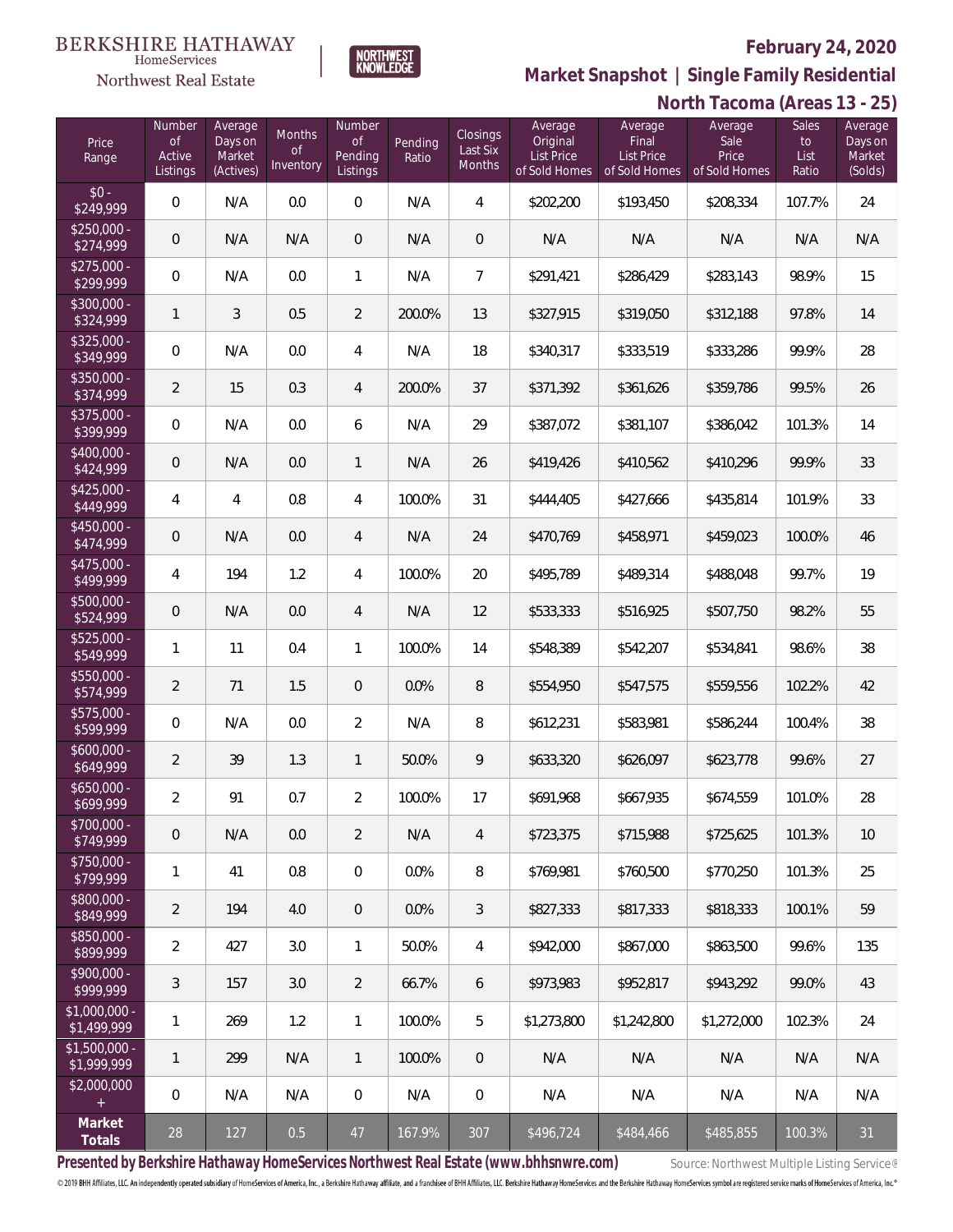

**Market Snapshot | Single Family Residential**

### **BERKSHIRE HATHAWAY NORTHWEST**<br>KNOWLEDGE  $\label{lem:sevices} \textsc{Home} \textsc{Service} \textsc{s}$ Northwest Real Estate

| Central Tacoma (Areas 26 - 30) |  |
|--------------------------------|--|
|--------------------------------|--|

| Price<br>Range            | Number<br><b>of</b><br>Active<br>Listings | Average<br>Days on<br>Market<br>(Actives) | Months<br>Οf<br>Inventory | Number<br>0f<br><b>Pending</b><br>Listings | Pending<br>Ratio | Closings<br>Last Six<br>Months | Average<br>Original<br>List Price<br>of Sold Homes | Average<br>Final<br><b>List Price</b><br>of Sold Homes | Average<br>Sale<br>Price<br>of Sold Homes | <b>Sales</b><br>to<br>List<br>Ratio | Average<br>Days on<br>Market<br>(Solds) |
|---------------------------|-------------------------------------------|-------------------------------------------|---------------------------|--------------------------------------------|------------------|--------------------------------|----------------------------------------------------|--------------------------------------------------------|-------------------------------------------|-------------------------------------|-----------------------------------------|
| $$0 -$<br>\$149,999       | $\mathbf{0}$                              | N/A                                       | N/A                       | $\overline{0}$                             | N/A              | $\overline{0}$                 | N/A                                                | N/A                                                    | N/A                                       | N/A                                 | N/A                                     |
| $$150,000 -$<br>\$174,999 | $\overline{0}$                            | N/A                                       | 0.0                       | $\overline{0}$                             | N/A              | $\overline{2}$                 | \$187,500                                          | \$175,000                                              | \$164,750                                 | 94.1%                               | 5                                       |
| $$175,000 -$<br>\$199,999 | $\mathbf 0$                               | N/A                                       | 0.0                       | $\overline{0}$                             | N/A              | $\overline{2}$                 | \$204,500                                          | \$204,500                                              | \$195,500                                 | 95.6%                               | 14                                      |
| $$200,000 -$<br>\$224,999 | $\overline{0}$                            | N/A                                       | 0.0                       | $\mathbf{1}$                               | N/A              | 6                              | \$213,838                                          | \$211,900                                              | \$210,817                                 | 99.5%                               | 38                                      |
| $$225,000 -$<br>\$249,999 | $\overline{2}$                            | 6                                         | 1.2                       | $\overline{2}$                             | 100.0%           | 10                             | \$242,145                                          | \$233,639                                              | \$237,120                                 | 101.5%                              | 18                                      |
| $$250,000 -$<br>\$274,999 | $\mathbf{1}$                              | 32                                        | 0.4                       | $\mathbf{1}$                               | 100.0%           | 16                             | \$261,844                                          | \$256,784                                              | \$258,991                                 | 100.9%                              | 25                                      |
| $$275,000 -$<br>\$299,999 | $\mathbf 0$                               | N/A                                       | 0.0                       | $\overline{2}$                             | N/A              | 24                             | \$294,133                                          | \$287,425                                              | \$287,196                                 | 99.9%                               | 40                                      |
| $$300,000 -$<br>\$324,999 | $\overline{0}$                            | N/A                                       | 0.0                       | $\overline{2}$                             | N/A              | 31                             | \$311,948                                          | \$305,226                                              | \$311,113                                 | 101.9%                              | 26                                      |
| $$325,000 -$<br>\$349,999 | $\mathbf 0$                               | N/A                                       | 0.0                       | $\mathbf{1}$                               | N/A              | 26                             | \$342,031                                          | \$339,062                                              | \$339,324                                 | 100.1%                              | 21                                      |
| $$350,000 -$<br>\$374,999 | $\overline{0}$                            | N/A                                       | 0.0                       | $\overline{0}$                             | N/A              | 22                             | \$355,512                                          | \$350,280                                              | \$359,382                                 | 102.6%                              | 17                                      |
| $$375,000 -$<br>\$399,999 | $\mathbf{1}$                              | 25                                        | 0.3                       | 3                                          | 300.0%           | 19                             | \$398,500                                          | \$388,133                                              | \$389,350                                 | 100.3%                              | 32                                      |
| $$400,000 -$<br>\$424,999 | $\overline{0}$                            | N/A                                       | 0.0                       | $\overline{0}$                             | N/A              | 11                             | \$419,341                                          | \$403,791                                              | \$409,314                                 | 101.4%                              | 25                                      |
| $$425,000 -$<br>\$449,999 | $\mathbf{1}$                              | 4                                         | 1.2                       | $\mathfrak{Z}$                             | 300.0%           | 5                              | \$430,980                                          | \$430,980                                              | \$433,490                                 | 100.6%                              | 15                                      |
| $$450,000 -$<br>\$474,999 | $\overline{0}$                            | N/A                                       | 0.0                       | $\overline{0}$                             | N/A              | $\overline{7}$                 | \$462,986                                          | \$458,700                                              | \$458,207                                 | 99.9%                               | 12                                      |
| $$475,000 -$<br>\$499,999 | $\mathbf 0$                               | N/A                                       | 0.0                       | $\overline{0}$                             | N/A              | $\overline{2}$                 | \$503,725                                          | \$493,748                                              | \$496,498                                 | 100.6%                              | 62                                      |
| $$500,000 -$<br>\$524,999 | $\overline{0}$                            | N/A                                       | N/A                       | $\theta$                                   | N/A              | $\theta$                       | N/A                                                | N/A                                                    | N/A                                       | N/A                                 | N/A                                     |
| $$525,000 -$<br>\$549,999 | $\mathbf 0$                               | N/A                                       | N/A                       | $\mathbf 0$                                | N/A              | $\mathbf 0$                    | N/A                                                | N/A                                                    | N/A                                       | N/A                                 | N/A                                     |
| $$550,000 -$<br>\$574,999 | $\mathsf{O}\xspace$                       | N/A                                       | 0.0                       | $\mathbf 0$                                | N/A              | $\mathbf{1}$                   | \$775,000                                          | \$640,000                                              | \$555,000                                 | 86.7%                               | 303                                     |
| $$575,000 -$<br>\$599,999 | 1                                         | 21                                        | N/A                       | $\mathbf 0$                                | 0.0%             | $\mathbf 0$                    | N/A                                                | N/A                                                    | N/A                                       | N/A                                 | N/A                                     |
| $$600,000 -$<br>\$624,999 | $\theta$                                  | N/A                                       | N/A                       | $\mathbf 0$                                | N/A              | $\mathbf 0$                    | N/A                                                | N/A                                                    | N/A                                       | N/A                                 | N/A                                     |
| $$625,000 -$<br>\$649,999 | $\mathbf 0$                               | N/A                                       | 0.0                       | $\mathbf 0$                                | N/A              | $\overline{2}$                 | \$635,000                                          | \$635,000                                              | \$626,250                                 | 98.6%                               | 5                                       |
| $$650,000 -$<br>\$674,999 | $\mathsf{O}\xspace$                       | N/A                                       | N/A                       | $\mathbf 0$                                | N/A              | $\mathbf 0$                    | N/A                                                | N/A                                                    | N/A                                       | N/A                                 | N/A                                     |
| $$675,000 -$<br>\$699,999 | $\mathbf 0$                               | N/A                                       | N/A                       | $\mathbf 0$                                | N/A              | $\boldsymbol{0}$               | N/A                                                | N/A                                                    | N/A                                       | N/A                                 | N/A                                     |
| \$700,000 -<br>\$749,999  | $\theta$                                  | N/A                                       | N/A                       | $\mathbf 0$                                | N/A              | $\mathbf 0$                    | N/A                                                | N/A                                                    | N/A                                       | N/A                                 | N/A                                     |
| \$750,000<br>$\pm$        | $\mathbb O$                               | N/A                                       | 0.0                       | $\mathbf 0$                                | N/A              | $\mathbf{1}$                   | \$1,400,000                                        | \$1,400,000                                            | \$1,400,000                               | 100.0%                              | $\,0\,$                                 |
| Market<br>Totals          | $\ddot{\circ}$                            | 16                                        | 0.2                       | 15                                         | 250.0%           | 187                            | \$343,070                                          | \$336,026                                              | \$338,192                                 | 100.6%                              | 27                                      |

Presented by Berkshire Hathaway HomeServices Northwest Real Estate (www.bhhsnwre.com) Source: Northwest Multiple Listing Service®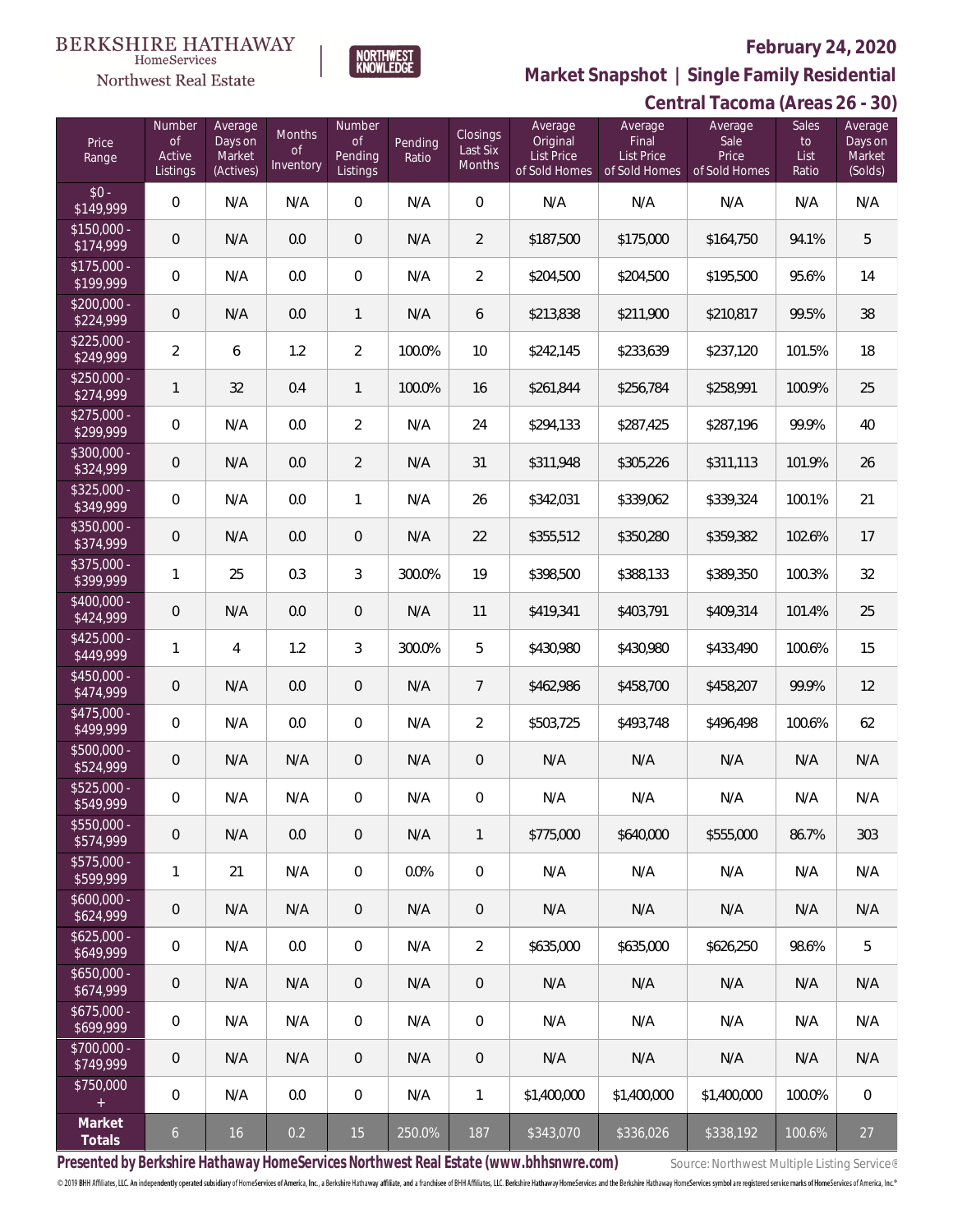

**HomeServices Northwest Real Estate** 

**Market Snapshot | Single Family Residential**

#### **University Place (Areas 31 - 35)** Price Range Numbe of Active Listings **Number** of Pending Listings Pending Ratio Closings Last Six Months Average Original List Price of Sold Homes Average Final List Price of Sold Homes Sales to List Ratio Average Sale Price of Sold Homes Average Days on Market (Solds) Average Days on Market (Actives) Months of **Inventory**  $$0 -$ <br>\$249.999  $$249,999$  0 N/A 0.0 0 N/A 7 \$215,550 \$216,264 \$216,414 100.1% 8 \$250,000<br>\$274,999 \$274,999 <sup>0</sup> N/A 0.0 <sup>1</sup> N/A <sup>2</sup> \$254,000 \$254,000 \$262,200 103.2% <sup>3</sup> \$275,000<br>\$299.999 \$299,999 0 N/A 0.0 1 N/A 7 \$290,836 \$290,121 \$284,857 98.2% 9 \$300,000 - \$324,999 0 N/A 0.0 2 N/A 11 \$320,904 \$319,086 \$317,164 99.4% 19 \$325,000  $\textcolor{red}{\textbf{\$349,999}}$  0 N/A 0.0 5 N/A 12 \$334,913 \$334,079 \$333,500 99.8% 12 \$350,000 -<br>\$374,999 \$374,999 0 N/A 0.0 1 N/A 20 \$368,530 \$361,280 \$360,935 99.9% 35 \$375,000<br>\$399,999  $\textcolor{red}{\mathbf{\$399,999}}$  2 89 0.7 6 300.0% 18 \$389,964 \$385,783 \$383,403 99.4% 25 \$400,000<br>\$424.999 \$424,999 0 N/A 0.0 5 N/A 26 \$416,163 \$411,628 \$410,648 99.8% 23 \$425,000<br>\$449,999 \$449,999 0 N/A 0.0 5 N/A 22 \$443,941 \$439,436 \$438,295 99.7% 27 \$450,000<br>\$474,999 \$474,999 <sup>3</sup> <sup>48</sup> 0.9 <sup>7</sup> 233.3% <sup>19</sup> \$470,239 \$463,318 \$462,610 99.8% <sup>24</sup> \$475,000<br>\$499.999 \$499,999 <sup>3</sup> <sup>90</sup> 1.1 <sup>1</sup> 33.3% <sup>17</sup> \$501,744 \$486,859 \$485,874 99.8% <sup>28</sup> \$500,000<br>\$524,999 \$524,999 3 18 1.1 1 33.3% 17 \$518,168 \$509,038 \$511,353 100.5% 44 \$525,000 \$549,999 0 N/A 0.0 1 N/A 11 \$564,391 \$547,654 \$537,600 98.2% 39 \$550,000 \$574,999 <sup>1</sup> <sup>12</sup> 0.9 <sup>4</sup> 400.0% <sup>7</sup> \$562,750 \$560,607 \$558,986 99.7% <sup>48</sup> \$575,000 \$599,999 <sup>3</sup> <sup>40</sup> 1.5 <sup>4</sup> 133.3% <sup>12</sup> \$597,183 \$588,254 \$587,874 99.9% <sup>28</sup> \$600,000 \$649,999 <sup>4</sup> <sup>117</sup> 1.3 <sup>4</sup> 100.0% <sup>19</sup> \$639,185 \$621,073 \$617,789 99.5% <sup>37</sup> \$650,000 \$699,999 <sup>3</sup> <sup>185</sup> 1.1 <sup>8</sup> 266.7% <sup>17</sup> \$669,548 \$671,296 \$669,534 99.7% <sup>23</sup> \$700,000<br>\$749,999 \$749,999 <sup>1</sup> <sup>1</sup> 0.7 <sup>1</sup> 100.0% <sup>9</sup> \$707,769 \$716,334 \$716,020 100.0% <sup>67</sup> \$750,000<br>\$799,999 \$799,999 <sup>1</sup> <sup>17</sup> 1.2 <sup>3</sup> 300.0% <sup>5</sup> \$781,100 \$771,290 \$762,600 98.9% <sup>35</sup> \$800,000 **\$849,999** 0 N/A 0.0 2 N/A 2 \$794,475 \$794,475 \$807,500 101.6% 3 \$850,000 - \$899,999 <sup>2</sup> <sup>147</sup> 2.4 <sup>1</sup> 50.0% <sup>5</sup> \$928,590 \$893,590 \$868,800 97.2% <sup>76</sup>

**Presented by Berkshire Hathaway HomeServices Northwest Real Estate (www.bhhsnwre.com)** Source: Northwest Multiple Listing Service®

\$900,000<br>\$999,999

\$1,000,000<br>\$1,249,999

\$1,250,000 -

\$1,500,000

**Market**

© 2019 BHH Affiliates, LLC. An independently operated subsidiary of HomeServices of America, Inc., a Berkshire Hathaway affiliate, and a franchisee of BHH Affiliates, LLC. Berkshire Hathaway HomeServices and the Berkshire

**Totals** <sup>31</sup> <sup>88</sup> 0.7 <sup>66</sup> 212.9% <sup>270</sup> \$501,492 \$494,164 \$492,151 99.6% <sup>30</sup>

\$999,999 <sup>4</sup> <sup>148</sup> 6.0 <sup>1</sup> 25.0% <sup>4</sup> \$1,003,350 \$952,350 \$959,425 100.7% <sup>59</sup>

\$1,249,999 0 N/A 0.0 1 N/A 1 \$1,190,000 \$1,190,000 \$1,120,000 94.1% 85

\$1,499,999 <sup>0</sup> N/A N/A <sup>1</sup> N/A <sup>0</sup> N/A N/A N/A N/A N/A

1 39 | N/A | 0 | 0.0% | 0 | N/A | N/A | N/A | N/A | N/A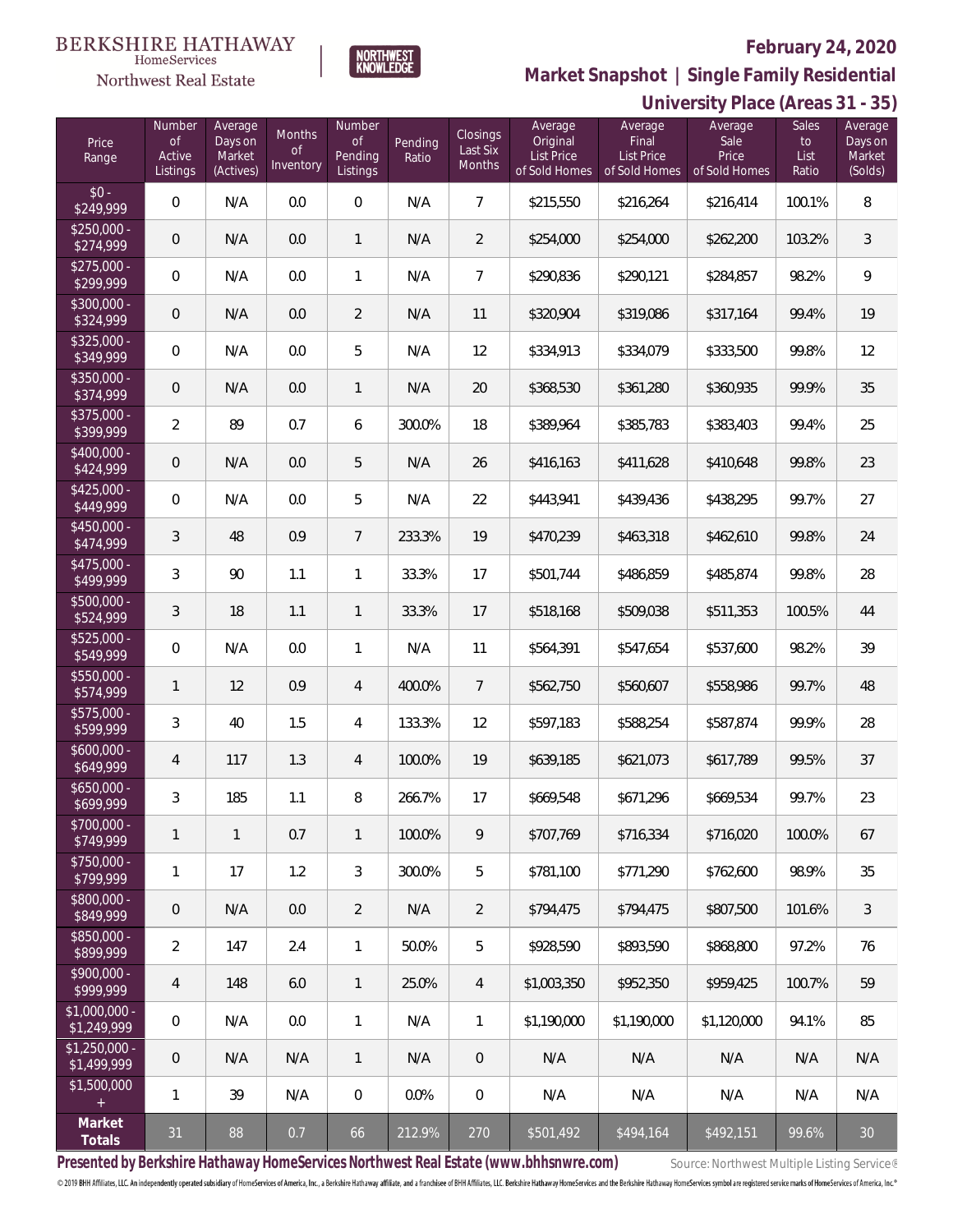

**Market Snapshot | Single Family Residential**

### **BERKSHIRE HATHAWAY** NORTHWEST<br>KNOWLEDGE  $\label{lem:sevices} \textsc{Home} \textsc{Service} \textsc{s}$ Northwest Real Estate

|                               |                                           |                                           |                                      |                                            |                  |                                |                                                           |                                                        | Lakewood (Areas 36 - 40)                  |                                     |                                         |
|-------------------------------|-------------------------------------------|-------------------------------------------|--------------------------------------|--------------------------------------------|------------------|--------------------------------|-----------------------------------------------------------|--------------------------------------------------------|-------------------------------------------|-------------------------------------|-----------------------------------------|
| Price<br>Range                | Number<br>$\circ$ f<br>Active<br>Listings | Average<br>Days on<br>Market<br>(Actives) | Months<br>$\mathsf{of}$<br>Inventory | Number<br><b>of</b><br>Pending<br>Listings | Pending<br>Ratio | Closings<br>Last Six<br>Months | Average<br>Original<br><b>List Price</b><br>of Sold Homes | Average<br>Final<br><b>List Price</b><br>of Sold Homes | Average<br>Sale<br>Price<br>of Sold Homes | <b>Sales</b><br>to<br>List<br>Ratio | Average<br>Days on<br>Market<br>(Solds) |
| $$0 -$<br>\$199,999           | $\overline{0}$                            | N/A                                       | 0.0                                  | $\mathbf{1}$                               | N/A              | $\overline{4}$                 | \$179,738                                                 | \$172,488                                              | \$174,750                                 | 101.3%                              | 25                                      |
| $$200,000 -$<br>\$224,999     | $\mathbf 0$                               | N/A                                       | 0.0                                  | $\mathbf{1}$                               | N/A              | 5                              | \$212,788                                                 | \$212,788                                              | \$213,285                                 | 100.2%                              | 12                                      |
| $$225,000 -$<br>\$249,999     | 1                                         | 19                                        | 0.5                                  | $\mathbf{1}$                               | 100.0%           | 13                             | \$245,631                                                 | \$241,515                                              | \$239,319                                 | 99.1%                               | 17                                      |
| $$250,000 -$<br>\$274,999     | $\mathbf 0$                               | N/A                                       | 0.0                                  | 6                                          | N/A              | 17                             | \$258,697                                                 | \$257,223                                              | \$260,203                                 | 101.2%                              | 18                                      |
| $$275,000 -$<br>\$299,999     | $\overline{2}$                            | 6                                         | 0.3                                  | $\overline{7}$                             | 350.0%           | 41                             | \$288,096                                                 | \$284,666                                              | \$287,055                                 | 100.8%                              | 23                                      |
| $$300,000 -$<br>\$324,999     | 1                                         | 11                                        | 0.2                                  | $\mathfrak{Z}$                             | 300.0%           | 35                             | \$314,160                                                 | \$309,046                                              | \$312,601                                 | 101.2%                              | 16                                      |
| $$325,000 -$<br>\$349,999     | $\overline{2}$                            | 138                                       | 0.4                                  | $\mathsf{Q}$                               | 450.0%           | 31                             | \$336,311                                                 | \$331,790                                              | \$334,102                                 | 100.7%                              | 23                                      |
| $$350,000 -$<br>\$374,999     | $\sqrt{3}$                                | 3                                         | 0.6                                  | $\overline{7}$                             | 233.3%           | 28                             | \$362,112                                                 | \$357,109                                              | \$359,234                                 | 100.6%                              | 19                                      |
| $$375,000 -$<br>\$399,999     | $\mathbf 0$                               | N/A                                       | 0.0                                  | $\overline{7}$                             | N/A              | 19                             | \$394,018                                                 | \$387,042                                              | \$387,495                                 | 100.1%                              | 28                                      |
| $$400.000 -$<br>\$424,999     | 2                                         | 10                                        | 0.8                                  | $\theta$                                   | 0.0%             | 16                             | \$422,319                                                 | \$414,813                                              | \$412,555                                 | 99.5%                               | 34                                      |
| $$425.000 -$<br>\$449,999     | $\overline{2}$                            | 4                                         | $0.8\,$                              | $\overline{4}$                             | 200.0%           | 15                             | \$443,167                                                 | \$432,567                                              | \$434,830                                 | 100.5%                              | 48                                      |
| $$450,000 -$<br>\$474,999     | 1                                         | 30                                        | 0.6                                  | $\mathbf{1}$                               | 100.0%           | 10                             | \$471,479                                                 | \$459,030                                              | \$459,850                                 | 100.2%                              | 57                                      |
| $$475,000 -$<br>\$499,999     | 1                                         | 3                                         | 0.9                                  | $\mathfrak{Z}$                             | 300.0%           | $\overline{7}$                 | \$485,564                                                 | \$481,850                                              | \$484,000                                 | 100.4%                              | 20                                      |
| \$500,000 -<br>\$524,999      | 3                                         | 18                                        | 4.5                                  | $\mathfrak{Z}$                             | 100.0%           | $\overline{4}$                 | \$536,738                                                 | \$515,738                                              | \$513,250                                 | 99.5%                               | 95                                      |
| $$525,000 -$<br>\$549,999     | $\overline{2}$                            | 38                                        | 4.0                                  | $\mathbf{1}$                               | 50.0%            | 3                              | \$549,000                                                 | \$532,650                                              | \$533,667                                 | 100.2%                              | 38                                      |
| \$550,000 -<br>\$574,999      | $\mathbf 0$                               | N/A                                       | N/A                                  | $\overline{2}$                             | N/A              | $\mathbf 0$                    | N/A                                                       | N/A                                                    | N/A                                       | N/A                                 | N/A                                     |
| $$575.000 -$<br>\$599,999     | 2                                         | 141                                       | 6.0                                  | 3                                          | 150.0%           | $\overline{2}$                 | \$604,500                                                 | \$594,500                                              | \$586,250                                 | 98.6%                               | 17                                      |
| $$600,000 -$<br>\$649,999     | 1                                         | $\overline{4}$                            | 2.0                                  | $\overline{0}$                             | 0.0%             | 3                              | \$653,333                                                 | \$631.650                                              | \$618,333                                 | 97.9%                               | 77                                      |
| $$650,000 -$<br>\$699,999     | 1                                         | 81                                        | 1.0                                  | $\mathbf{0}$                               | 0.0%             | 6                              | \$682,808                                                 | \$673.808                                              | \$671.825                                 | 99.7%                               | 36                                      |
| \$700,000 -<br>\$799,999      | 3                                         | 244                                       | 3.6                                  | $\theta$                                   | 0.0%             | 5                              | \$833,960                                                 | \$783,500                                              | \$767,100                                 | 97.9%                               | 62                                      |
| \$800,000 -<br>\$899,999      | $\mathbf 0$                               | N/A                                       | 0.0                                  | $\theta$                                   | N/A              | 3                              | \$871,000                                                 | \$871,000                                              | \$850,833                                 | 97.7%                               | 171                                     |
| \$900,000 -<br>\$999,999      | 1                                         | 195                                       | 3.0                                  | $\overline{2}$                             | 200.0%           | $\overline{2}$                 | \$974,975                                                 | \$912,475                                              | \$927.500                                 | 101.6%                              | 96                                      |
| $$1,000,000 -$<br>\$1,249,999 | 1                                         | 24                                        | 3.0                                  | $\overline{0}$                             | 0.0%             | 2                              | \$1,012,500                                               | \$1,012,500                                            | \$1,011,500                               | 99.9%                               | $7^{\circ}$                             |
| $$1,250,000 -$<br>\$1,499,999 | 3                                         | 113                                       | 18.0                                 | $\theta$                                   | 0.0%             | $\mathbf{1}$                   | \$1,495,000                                               | \$1,495,000                                            | \$1,450,000                               | 97.0%                               | 199                                     |
| \$1,500,000                   | 4                                         | 244                                       | 4.8                                  | $\overline{2}$                             | 50.0%            | 5                              | \$2,247,000                                               | \$2,005,600                                            | \$1,902,000                               | 94.8%                               | 192                                     |
| Market<br>Totals              | 36                                        | 87                                        | 0.8                                  | 63                                         | 175.0%           | 277                            | \$419,850                                                 | \$408,565                                              | \$407,353                                 | 99.7%                               | 33                                      |

Presented by Berkshire Hathaway HomeServices Northwest Real Estate (www.bhhsnwre.com) Source: Northwest Multiple Listing Service®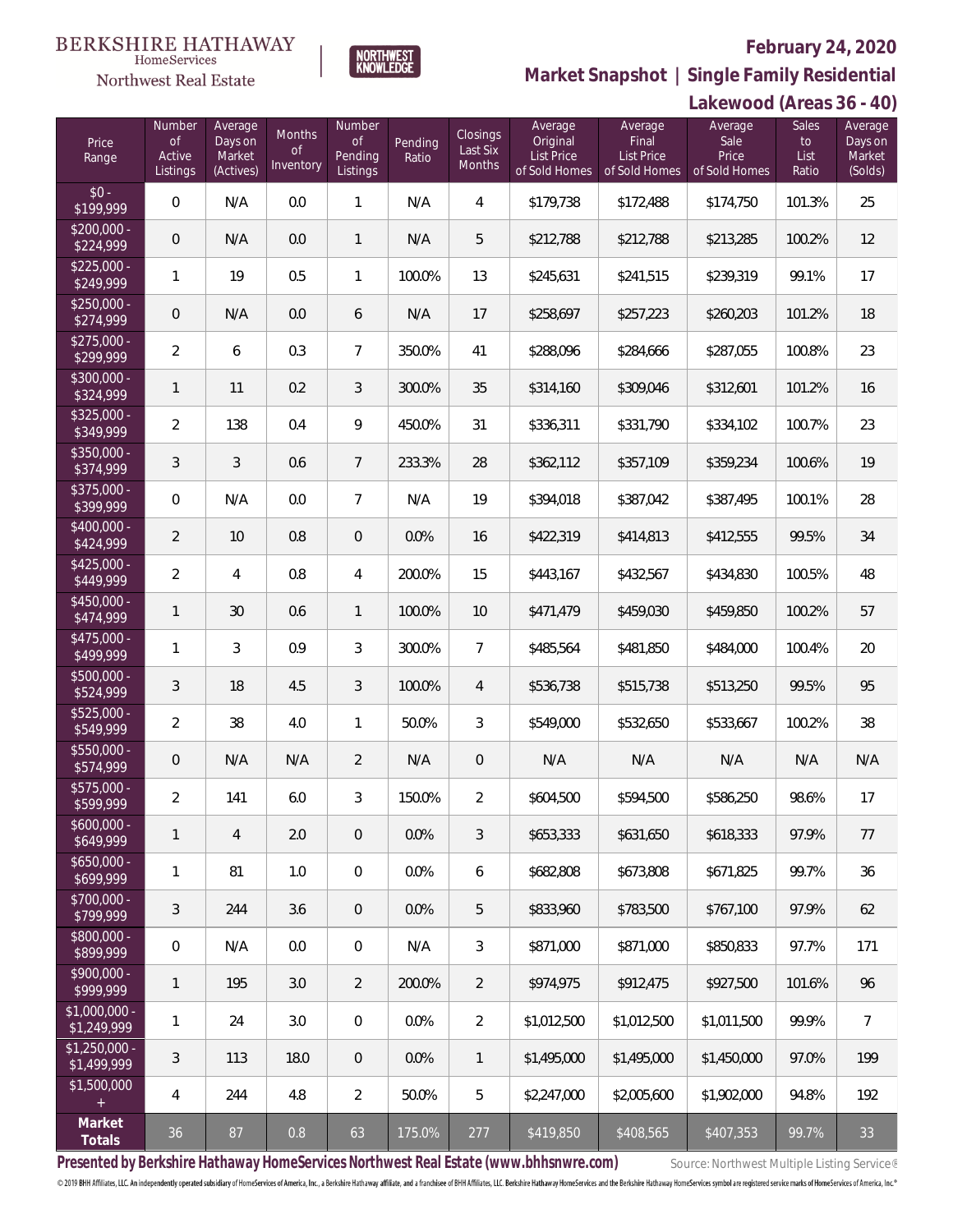

**Market Snapshot | Single Family Residential**

### $\label{lem:sevices} \textsc{Home} \textsc{Service} \textsc{s}$ Northwest Real Estate

**BERKSHIRE HATHAWAY** 

| Price<br>Range            | Number<br><b>of</b><br>Active<br>Listings | Average<br>Days on<br>Market<br>(Actives) | <b>Months</b><br><b>of</b><br>Inventory | Number<br><b>of</b><br>Pending<br>Listings | Pending<br>Ratio | Closings<br>Last Six<br>Months | Average<br>Original<br><b>List Price</b><br>of Sold Homes | Average<br>Final<br><b>List Price</b><br>of Sold Homes | Average<br>Sale<br>Price<br>of Sold Homes | <b>Sales</b><br>to<br>List<br>Ratio | Average<br>Days on<br>Market<br>(Solds) |
|---------------------------|-------------------------------------------|-------------------------------------------|-----------------------------------------|--------------------------------------------|------------------|--------------------------------|-----------------------------------------------------------|--------------------------------------------------------|-------------------------------------------|-------------------------------------|-----------------------------------------|
| $$0 -$<br>\$99,999        | $\overline{0}$                            | N/A                                       | N/A                                     | $\Omega$                                   | N/A              | $\overline{0}$                 | N/A                                                       | N/A                                                    | N/A                                       | N/A                                 | N/A                                     |
| $$100,000 -$<br>\$124,999 | $\mathbf 0$                               | N/A                                       | N/A                                     | $\overline{0}$                             | N/A              | $\overline{0}$                 | N/A                                                       | N/A                                                    | N/A                                       | N/A                                 | N/A                                     |
| $$125,000 -$<br>\$149,999 | 0                                         | N/A                                       | 0.0                                     | $\mathbf{1}$                               | N/A              | $\overline{2}$                 | \$167,500                                                 | \$167,500                                              | \$140,000                                 | 83.6%                               | 21                                      |
| $$150,000 -$<br>\$174,999 | $\mathbf 0$                               | N/A                                       | 0.0                                     | $\overline{0}$                             | N/A              | $\overline{2}$                 | \$180,000                                                 | \$180,000                                              | \$171,500                                 | 95.3%                               | 10                                      |
| $$175,000 -$<br>\$199,999 | 1                                         | $\overline{2}$                            | 0.5                                     | $\overline{2}$                             | 200.0%           | 11                             | \$185,891                                                 | \$184,164                                              | \$187,218                                 | 101.7%                              | 16                                      |
| $$200,000 -$<br>\$224,999 | $\mathbf 0$                               | N/A                                       | 0.0                                     | $\mathfrak{Z}$                             | N/A              | 19                             | \$214,410                                                 | \$210,463                                              | \$211,368                                 | 100.4%                              | 20                                      |
| $$225,000 -$<br>\$249,999 | $\mathbf{1}$                              | 3                                         | 0.2                                     | 6                                          | 600.0%           | 39                             | \$236,386                                                 | \$232,667                                              | \$235,941                                 | 101.4%                              | 17                                      |
| $$250,000 -$<br>\$274,999 | $\overline{4}$                            | 9                                         | 0.3                                     | 6                                          | 150.0%           | 71                             | \$264,292                                                 | \$260,626                                              | \$263,759                                 | 101.2%                              | 21                                      |
| $$275,000 -$<br>\$299,999 | $\overline{2}$                            | $\overline{2}$                            | 0.1                                     | 14                                         | 700.0%           | 93                             | \$284,766                                                 | \$281,631                                              | \$285,953                                 | 101.5%                              | 19                                      |
| $$300,000 -$<br>\$324,999 | 5                                         | 57                                        | 0.5                                     | 17                                         | 340.0%           | 61                             | \$308,661                                                 | \$305,157                                              | \$309,789                                 | 101.5%                              | 25                                      |
| $$325,000 -$<br>\$349,999 | 3                                         | 14                                        | 0.4                                     | 13                                         | 433.3%           | 47                             | \$335,816                                                 | \$330,696                                              | \$333,790                                 | 100.9%                              | 26                                      |
| $$350,000 -$<br>\$374,999 | 3                                         | 17                                        | 0.7                                     | 10                                         | 333.3%           | 26                             | \$357,209                                                 | \$353,165                                              | \$359,150                                 | 101.7%                              | 28                                      |
| $$375,000 -$<br>\$399,999 | 3                                         | 9                                         | 0.9                                     | 5                                          | 166.7%           | 20                             | \$389,357                                                 | \$380,704                                              | \$384,280                                 | 100.9%                              | 25                                      |
| $$400,000 -$<br>\$424,999 | $\mathbf 0$                               | N/A                                       | 0.0                                     | $\overline{0}$                             | N/A              | 10                             | \$423,284                                                 | \$410,869                                              | \$408,690                                 | 99.5%                               | 50                                      |
| $$425,000 -$<br>\$449,999 | $\mathbf{1}$                              | 5                                         | 1.5                                     | $\mathbf{0}$                               | 0.0%             | 4                              | \$463,488                                                 | \$439,738                                              | \$432,250                                 | 98.3%                               | 54                                      |
| $$450,000 -$<br>\$474,999 | $\mathbf{1}$                              | 34                                        | 2.0                                     | $\overline{0}$                             | 0.0%             | 3                              | \$470,333                                                 | \$466,333                                              | \$459,667                                 | 98.6%                               | 31                                      |
| $$475,000 -$<br>\$499,999 | $\boldsymbol{0}$                          | N/A                                       | 0.0                                     | $\overline{2}$                             | N/A              | $\overline{a}$                 | \$556,500                                                 | \$539,500                                              | \$477,500                                 | 88.5%                               | $80\,$                                  |
| $$500,000 -$<br>\$524,999 | $\mathbf 0$                               | N/A                                       | 0.0                                     | $\,0\,$                                    | N/A              | $\overline{2}$                 | \$574,000                                                 | \$549,000                                              | \$512,500                                 | 93.4%                               | 120                                     |
| $$525,000 -$<br>\$549,999 | 0                                         | N/A                                       | N/A                                     | $\mathbf 0$                                | N/A              | $\mathbf 0$                    | N/A                                                       | N/A                                                    | N/A                                       | N/A                                 | N/A                                     |
| $$550,000 -$<br>\$599,999 | 0                                         | N/A                                       | N/A                                     | $\,0\,$                                    | N/A              | $\theta$                       | N/A                                                       | N/A                                                    | N/A                                       | N/A                                 | N/A                                     |
| $$600,000 -$<br>\$649,999 | 0                                         | N/A                                       | N/A                                     | $\mathbf 0$                                | N/A              | $\boldsymbol{0}$               | N/A                                                       | N/A                                                    | N/A                                       | N/A                                 | N/A                                     |
| $$650,000 -$<br>\$699,999 | $\mathbf 0$                               | N/A                                       | N/A                                     | $\,0\,$                                    | N/A              | $\theta$                       | N/A                                                       | N/A                                                    | N/A                                       | N/A                                 | N/A                                     |
| $$700,000 -$<br>\$749,999 | 0                                         | N/A                                       | N/A                                     | $\,0\,$                                    | N/A              | $\mathbf 0$                    | N/A                                                       | N/A                                                    | N/A                                       | N/A                                 | N/A                                     |
| $$750,000 -$<br>\$999,999 | 0                                         | N/A                                       | 0.0                                     | $\,0\,$                                    | N/A              | 1                              | \$1,148,000                                               | \$1,148,000                                            | \$980,000                                 | 85.4%                               | 43                                      |
| \$1,000,000<br>$\pm$      | 0                                         | N/A                                       | N/A                                     | $\overline{0}$                             | N/A              | $\mathbf 0$                    | N/A                                                       | N/A                                                    | N/A                                       | N/A                                 | N/A                                     |
| Market<br>Totals          | 24                                        | 20                                        | 0.3                                     | 79                                         | 329.2%           | 413                            | \$299,936                                                 | \$295,484                                              | \$297,783                                 | 100.8%                              | 24                                      |

Presented by Berkshire Hathaway HomeServices Northwest Real Estate (www.bhhsnwre.com) Source: Northwest Multiple Listing Service®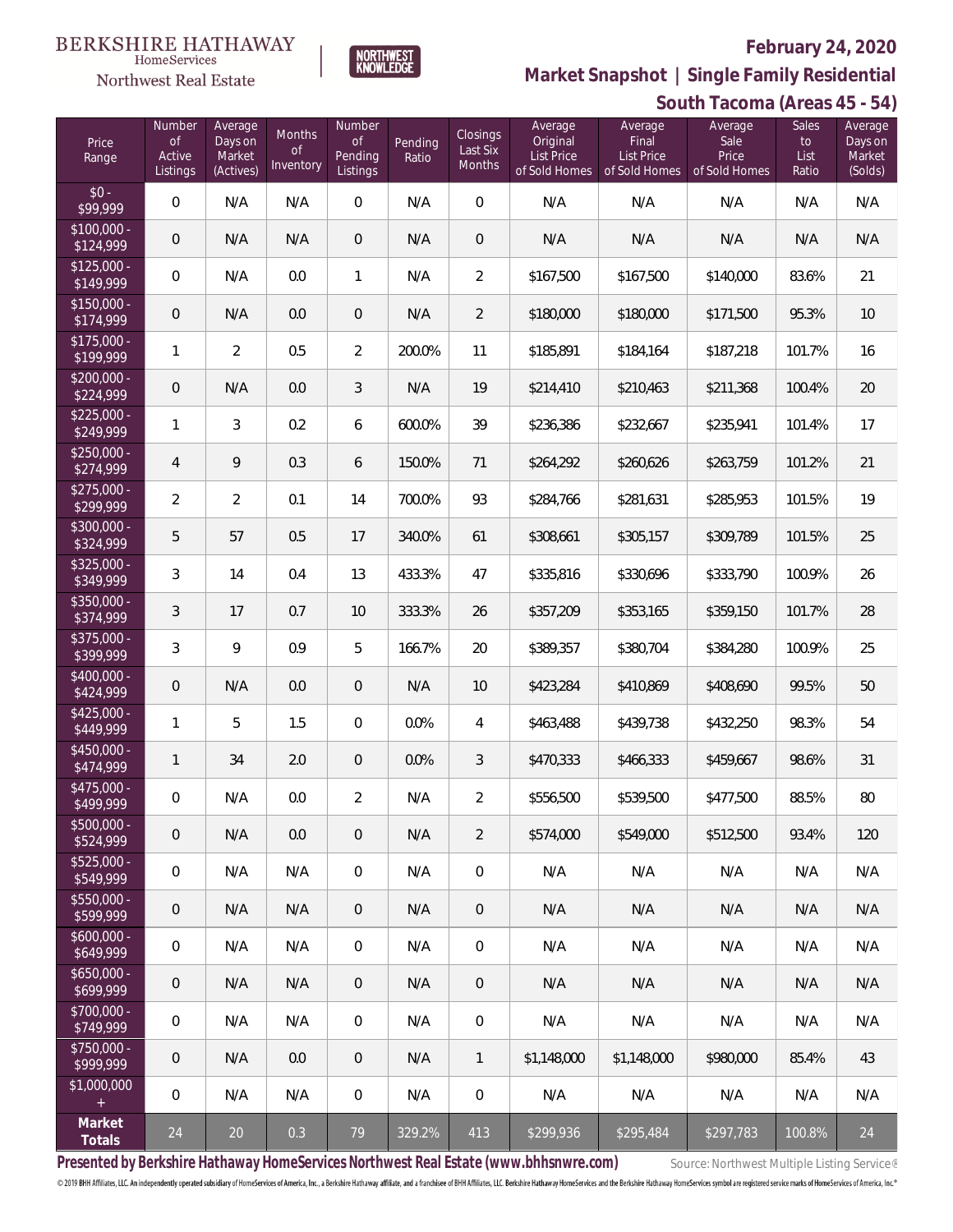

 $\label{lem:sevices} \textsc{Home} \textsc{Service} \textsc{s}$ 

# **Market Snapshot | Single Family Residential**

|                           | Southeast Tacoma (Areas 55 - 62)   |                                           |                                  |                                            |                  |                                       |                                                    |                                                        |                                           |                              |                                         |
|---------------------------|------------------------------------|-------------------------------------------|----------------------------------|--------------------------------------------|------------------|---------------------------------------|----------------------------------------------------|--------------------------------------------------------|-------------------------------------------|------------------------------|-----------------------------------------|
| Price<br>Range            | Number<br>0f<br>Active<br>Listings | Average<br>Days on<br>Market<br>(Actives) | Months<br><b>of</b><br>Inventory | Number<br><b>of</b><br>Pending<br>Listings | Pending<br>Ratio | <b>Closings</b><br>Last Six<br>Months | Average<br>Original<br>List Price<br>of Sold Homes | Average<br>Final<br><b>List Price</b><br>of Sold Homes | Average<br>Sale<br>Price<br>of Sold Homes | Sales<br>to<br>List<br>Ratio | Average<br>Days on<br>Market<br>(Solds) |
| $$0 -$<br>\$99,999        | $\mathbf 0$                        | N/A                                       | N/A                              | $\overline{0}$                             | N/A              | 0                                     | N/A                                                | N/A                                                    | N/A                                       | N/A                          | N/A                                     |
| $$100,000 -$<br>\$124,999 | $\mathsf{O}\xspace$                | N/A                                       | N/A                              | $\overline{0}$                             | N/A              | $\mathbf 0$                           | N/A                                                | N/A                                                    | N/A                                       | N/A                          | N/A                                     |
| $$125,000 -$<br>\$149,999 | $\,0\,$                            | N/A                                       | 0.0                              | $\theta$                                   | N/A              | 1                                     | \$189,000                                          | \$149,900                                              | \$139,000                                 | 92.7%                        | 124                                     |
| $$150,000 -$<br>\$174,999 | $\mathsf{O}\xspace$                | N/A                                       | 0.0                              | $\theta$                                   | N/A              | 5                                     | \$169,198                                          | \$162,180                                              | \$157,100                                 | 96.9%                        | 35                                      |
| $$175,000 -$<br>\$199,999 | 0                                  | N/A                                       | 0.0                              | 4                                          | N/A              | 11                                    | \$195,268                                          | \$190,632                                              | \$188,463                                 | 98.9%                        | 24                                      |
| $$200,000 -$<br>\$224,999 | $\mathbf 0$                        | N/A                                       | 0.0                              | 5                                          | N/A              | 19                                    | \$208,055                                          | \$202,581                                              | \$211,046                                 | 104.2%                       | 26                                      |
| $$225,000 -$<br>\$249,999 | $\overline{2}$                     | $\overline{7}$                            | 0.5                              | 3                                          | 150.0%           | 26                                    | \$239,634                                          | \$236,367                                              | \$236,788                                 | 100.2%                       | 16                                      |
| $$250,000 -$<br>\$274,999 | $\overline{7}$                     | 33                                        | 0.7                              | 9                                          | 128.6%           | 62                                    | \$259,730                                          | \$256,844                                              | \$260,846                                 | 101.6%                       | 15                                      |
| $$275,000 -$<br>\$299,999 | $\overline{2}$                     | 13                                        | 0.2                              | 9                                          | 450.0%           | 75                                    | \$286,255                                          | \$282,093                                              | \$286,881                                 | 101.7%                       | 21                                      |
| $$300,000 -$<br>\$324,999 | $\mathbf{1}$                       | 3                                         | 0.1                              | 8                                          | 800.0%           | 47                                    | \$313,024                                          | \$308,896                                              | \$312,289                                 | 101.1%                       | 17                                      |
| $$325,000 -$<br>\$349,999 | 4                                  | 20                                        | 0.6                              | 14                                         | 350.0%           | 40                                    | \$344,321                                          | \$335,066                                              | \$336,180                                 | 100.3%                       | 33                                      |
| $$350,000 -$<br>\$374,999 | $\mathbf{1}$                       | 3                                         | 0.2                              | $\overline{4}$                             | 400.0%           | 29                                    | \$365,877                                          | \$358,696                                              | \$360,016                                 | 100.4%                       | 32                                      |
| $$375,000 -$<br>\$399,999 | $\mathbf{1}$                       | 6                                         | 0.3                              | 6                                          | 600.0%           | 20                                    | \$392,995                                          | \$386,142                                              | \$386,038                                 | 100.0%                       | 25                                      |
| $$400,000 -$<br>\$424,999 | $\mathbf{1}$                       | 114                                       | 0.6                              | 5                                          | 500.0%           | 10                                    | \$414,468                                          | \$401,357                                              | \$407,135                                 | 101.4%                       | 22                                      |
| $$425,000 -$<br>\$449,999 | $\sqrt{3}$                         | 71                                        | 2.0                              | $\overline{2}$                             | 66.7%            | 9                                     | \$439,928                                          | \$434,594                                              | \$433,261                                 | 99.7%                        | 22                                      |
| $$450,000 -$<br>\$474,999 | $\mathbf{1}$                       | 6                                         | N/A                              | $\theta$                                   | 0.0%             | $\mathbf 0$                           | N/A                                                | N/A                                                    | N/A                                       | N/A                          | N/A                                     |
| \$475,000 -<br>\$499,999  | $\mathbf{1}$                       | 126                                       | N/A                              | 2                                          | 200.0%           | 0                                     | N/A                                                | N/A                                                    | N/A                                       | N/A                          | N/A                                     |
| $$500,000 -$<br>\$524,999 | $\theta$                           | N/A                                       | N/A                              | $\overline{0}$                             | N/A              | 0                                     | N/A                                                | N/A                                                    | N/A                                       | N/A                          | N/A                                     |
| $$525,000 -$<br>\$549,999 | 0                                  | N/A                                       | N/A                              | $\overline{0}$                             | N/A              | 0                                     | N/A                                                | N/A                                                    | N/A                                       | N/A                          | N/A                                     |
| $$550,000 -$<br>\$599,999 | $\overline{0}$                     | N/A                                       | N/A                              | $\mathbf 0$                                | N/A              | 0                                     | N/A                                                | N/A                                                    | N/A                                       | N/A                          | N/A                                     |
| $$600.000 -$<br>\$699,999 | $\mathbf 0$                        | N/A                                       | N/A                              | 1                                          | N/A              | 0                                     | N/A                                                | N/A                                                    | N/A                                       | N/A                          | N/A                                     |
| $$700,000 -$<br>\$799,999 | $\mathbf{1}$                       | 34                                        | N/A                              | $\mathbf 0$                                | 0.0%             | 0                                     | N/A                                                | N/A                                                    | N/A                                       | N/A                          | N/A                                     |
| $$800,000 -$<br>\$899,999 | $\mathbf 0$                        | N/A                                       | N/A                              | $\overline{0}$                             | N/A              | 0                                     | N/A                                                | N/A                                                    | N/A                                       | N/A                          | N/A                                     |
| $$900.000 -$<br>\$999,999 | 1                                  | 238                                       | N/A                              | $\mathbf 0$                                | 0.0%             | 0                                     | N/A                                                | N/A                                                    | N/A                                       | N/A                          | N/A                                     |
| \$1,000,000<br>$+$        | $\overline{0}$                     | N/A                                       | N/A                              | $\mathbf 0$                                | N/A              | 0                                     | N/A                                                | N/A                                                    | N/A                                       | N/A                          | N/A                                     |
| Market<br>Totals          | 26                                 | 42                                        | 0.4                              | 72                                         | 276.9%           | 354                                   | \$299,430                                          | \$294,080                                              | \$296,919                                 | 101.0%                       | 22                                      |

Presented by Berkshire Hathaway HomeServices Northwest Real Estate (www.bhhsnwre.com) Source: Northwest Multiple Listing Service®